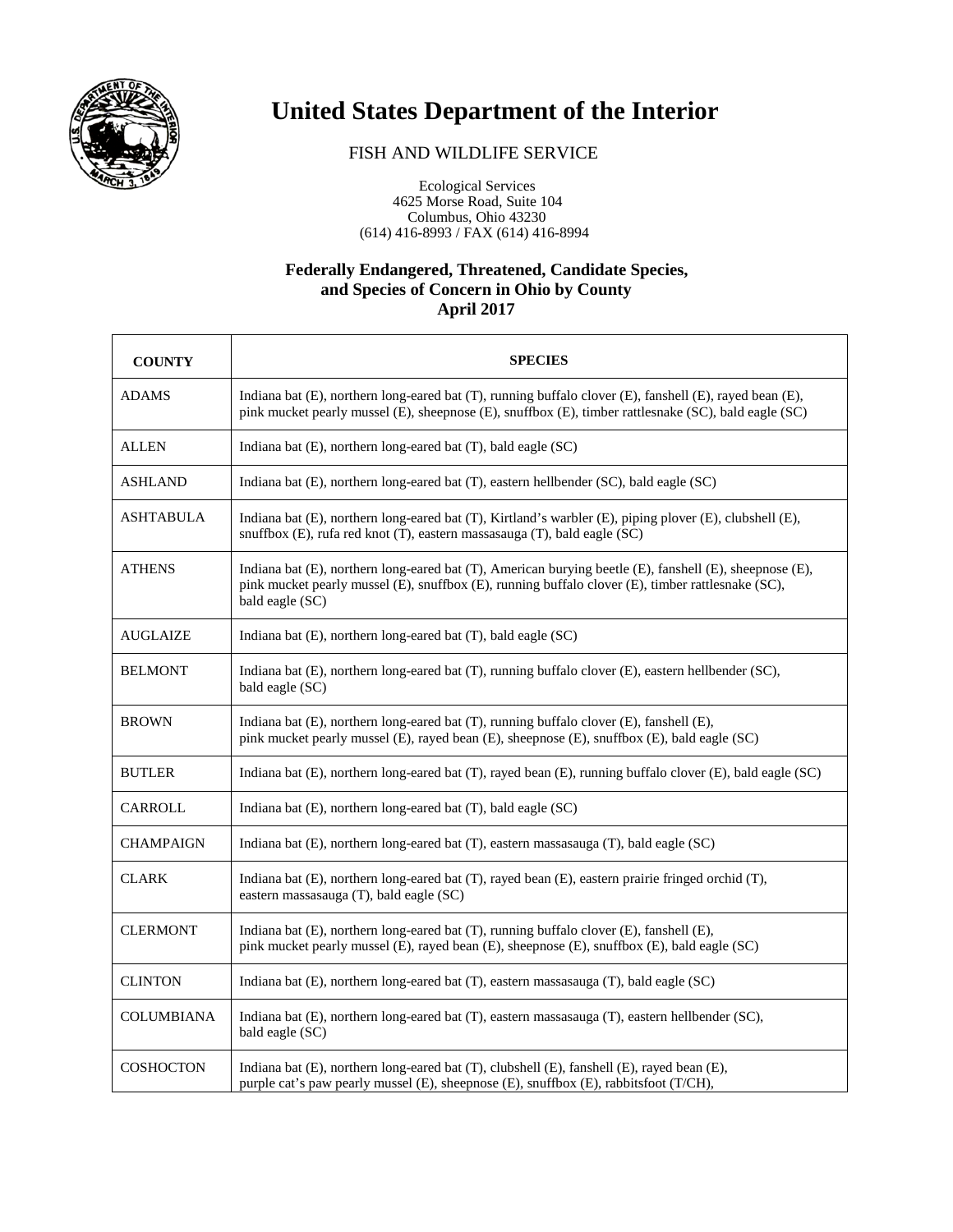|                  | eastern hellbender (SC), bald eagle (SC)                                                                                                                                                                    |
|------------------|-------------------------------------------------------------------------------------------------------------------------------------------------------------------------------------------------------------|
| <b>CRAWFORD</b>  | Indiana bat (E), northern long-eared bat (T), eastern massasauga (T), bald eagle (SC)                                                                                                                       |
| CUYAHOGA         | Indiana bat (E), northern long-eared bat (T), Kirtland's warbler (E), piping plover (E), rufa red knot (T),<br>bald eagle (SC)                                                                              |
| <b>DARKE</b>     | Indiana bat (E), northern long-eared bat (T), rayed bean (E), bald eagle (SC)                                                                                                                               |
| <b>DEFIANCE</b>  | Indiana bat (E), northern long-eared bat (T), clubshell (E), northern riffleshell (E),<br>white cat's paw pearly mussel (E), rayed bean (E), copperbelly water snake (T), bald eagle (SC)                   |
| DELAWARE         | Indiana bat (E), northern long-eared bat (T), rayed bean (E), snuffbox (E), rabbitsfoot (T),<br>running buffalo clover (E), bald eagle (SC)                                                                 |
| <b>ERIE</b>      | Indiana bat (E), northern long-eared bat (T), Kirtland's warbler (E), piping plover (E/CH),<br>Lakeside daisy (T), rufa red knot (T), eastern massasauga (T), Lake Erie watersnake (SC),<br>bald eagle (SC) |
| <b>FAIRFIELD</b> | Indiana bat (E), northern long-eared bat (T), running buffalo clover (E), eastern massasauga (T),<br>bald eagle (SC)                                                                                        |
| <b>FAYETTE</b>   | Indiana bat (E), northern long-eared bat (T), eastern massasauga (T), bald eagle (SC)                                                                                                                       |
| <b>FRANKLIN</b>  | Indiana bat (E), northern long-eared bat (T), running buffalo clover (E), Scioto madtom (E), clubshell (E),<br>northern riffleshell (E), rayed bean (E), snuffbox (E), rabbitsfoot (T), bald eagle (SC)     |
| <b>FULTON</b>    | Indiana bat (E), northern long-eared bat (T), rayed bean (E), bald eagle (SC)                                                                                                                               |
| <b>GALLIA</b>    | Indiana bat (E), northern long-eared bat (T), fanshell (E), pink mucket pearly mussel (E), sheepnose (E),<br>snuffbox (E), running buffalo clover (E), timber rattlesnake (SC), bald eagle (SC)             |
| <b>GEAUGA</b>    | Indiana bat (E), northern long-eared bat (T), bald eagle (SC)                                                                                                                                               |
| <b>GREENE</b>    | Indiana bat (E), northern long-eared bat (T), clubshell (E), rayed bean (E), snuffbox (E),<br>eastern massasauga (T), bald eagle (SC)                                                                       |
| <b>GUERNSEY</b>  | Indiana bat (E), northern long-eared bat (T), bald eagle (SC)                                                                                                                                               |
| HAMILTON         | Indiana bat (E), northern long-eared bat (T), running buffalo clover (E), fanshell (E),<br>pink mucket pearly mussel (E), rayed bean (E), sheepnose (E), snuffbox (E), bald eagle (SC)                      |
| <b>HANCOCK</b>   | Indiana bat (E), northern long-eared bat (T), clubshell (E), rayed bean (E), bald eagle (SC)                                                                                                                |
| <b>HARDIN</b>    | Indiana bat (E), northern long-eared bat (T), clubshell (E), rayed bean (E), copperbelly water snake (T),<br>eastern massasauga (T), bald eagle (SC)                                                        |
| <b>HARRISON</b>  | Indiana bat (E), northern long-eared bat (T), bald eagle (SC)                                                                                                                                               |
| <b>HENRY</b>     | Indiana bat (E), northern long-eared bat (T), bald eagle (SC)                                                                                                                                               |
| <b>HIGHLAND</b>  | Indiana bat (E), northern long-eared bat (T), running buffalo clover (E), timber rattlesnake (SC),<br>bald eagle (SC)                                                                                       |
| <b>HOCKING</b>   | Indiana bat (E), northern long-eared bat (T), American burying beetle (E), running buffalo clover (E),<br>northern monkshood (T), small whorled pogonia (T), timber rattlesnake (SC), bald eagle (SC)       |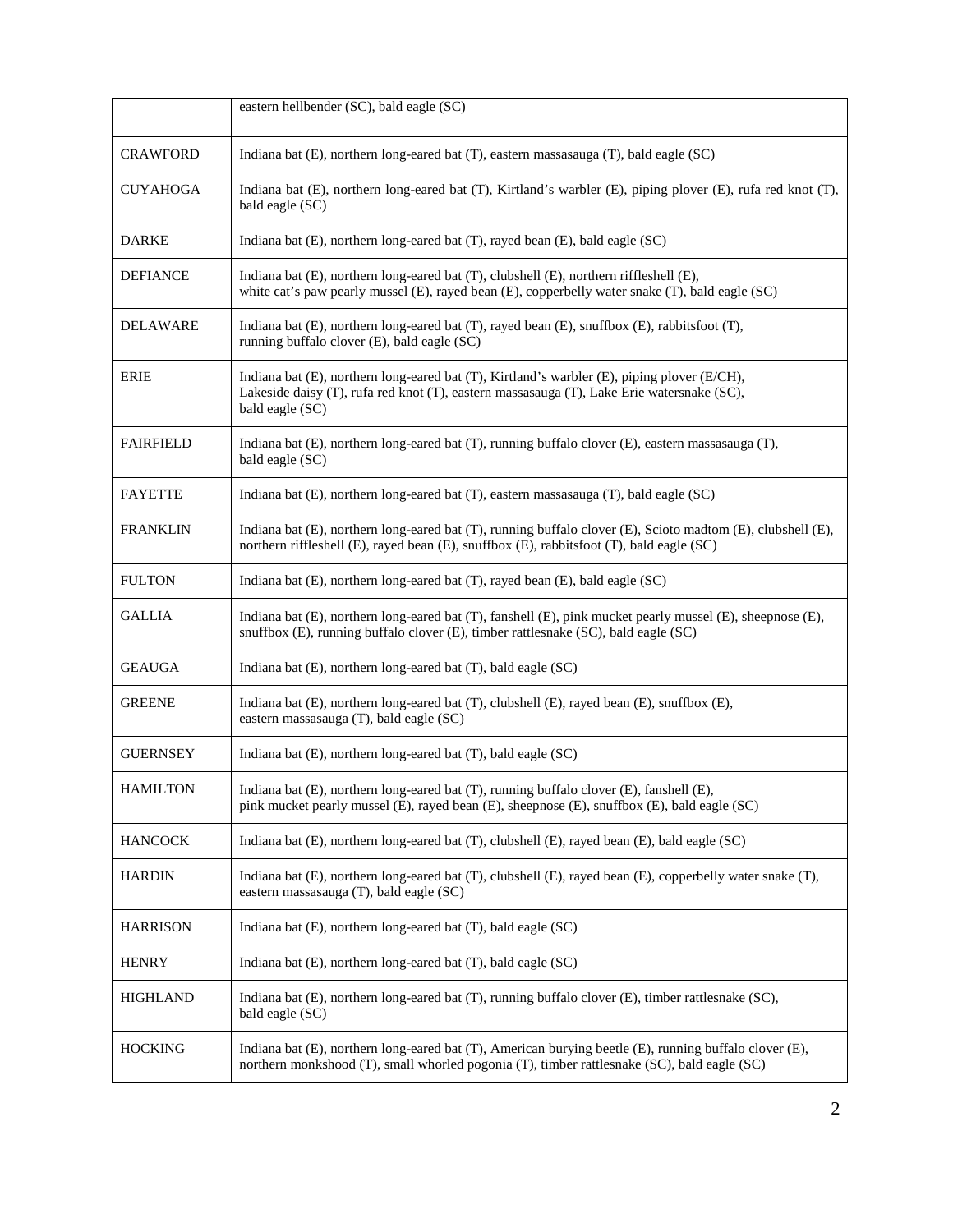| <b>HOLMES</b>     | Indiana bat (E), northern long-eared bat (T), eastern prairie fringed orchid (T), eastern hellbender (SC),<br>bald eagle (SC)                                                                                                            |
|-------------------|------------------------------------------------------------------------------------------------------------------------------------------------------------------------------------------------------------------------------------------|
| <b>HURON</b>      | Indiana bat (E), northern long-eared bat (T), eastern massasauga (T), bald eagle (SC)                                                                                                                                                    |
| <b>JACKSON</b>    | Indiana bat (E), northern long-eared bat (T), running buffalo clover (E), timber rattlesnake (SC),<br>bald eagle (SC)                                                                                                                    |
| <b>JEFFERSON</b>  | Indiana bat (E), northern long-eared bat (T), eastern hellbender (SC), bald eagle (SC)                                                                                                                                                   |
| <b>KNOX</b>       | Indiana bat (E), northern long-eared bat (T), eastern hellbender (SC), bald eagle (SC)                                                                                                                                                   |
| <b>LAKE</b>       | Indiana bat (E), northern long-eared bat (T), Kirtland's warbler (E), piping plover (E/CH), snuffbox (E),<br>rufa red knot (T), bald eagle (SC)                                                                                          |
| <b>LAWRENCE</b>   | Indiana bat (E), northern long-eared bat (T), running buffalo clover (E), fanshell (E),<br>pink mucket pearly mussel (E), sheepnose (E), snuffbox (E), timber rattlesnake (SC), bald eagle (SC)                                          |
| LICKING           | Indiana bat (E), northern long-eared bat (T), eastern massasauga (T), bald eagle (SC)                                                                                                                                                    |
| <b>LOGAN</b>      | Indiana bat (E), northern long-eared bat (T), rayed bean (E), eastern massasauga (T), bald eagle (SC)                                                                                                                                    |
| <b>LORAIN</b>     | Indiana bat (E), northern long-eared bat (T), Kirtland's warbler (E), piping plover (E), rufa red knot (T),<br>bald eagle (SC)                                                                                                           |
| <b>LUCAS</b>      | Indiana bat (E), northern long-eared bat (T), Karner blue butterfly (E), Kirtland's warbler (E),<br>piping plover (E), rayed bean (E), eastern prairie fringed orchid (T), rufa red knot (T),<br>eastern massasauga (T), bald eagle (SC) |
| <b>MADISON</b>    | Indiana bat (E), northern long-eared bat (T), Scioto madtom (E), clubshell (E), northern riffleshell (E),<br>rayed bean (E), snuffbox (E), rabbitsfoot (T/CH), bald eagle (SC)                                                           |
| <b>MAHONING</b>   | Indiana bat (E), northern long-eared bat (T), eastern massasauga (T), bald eagle (SC)                                                                                                                                                    |
| <b>MARION</b>     | Indiana bat (E), northern long-eared bat (T), rayed bean (E), eastern massasauga (T), bald eagle (SC)                                                                                                                                    |
| <b>MEDINA</b>     | Indiana bat $(E)$ , northern long-eared bat $(T)$ , bald eagle $(SC)$                                                                                                                                                                    |
| <b>MEIGS</b>      | Indiana bat (E), northern long-eared bat (T), fanshell (E), pink mucket pearly mussel (E), sheepnose (E),<br>snuffbox (E), running buffalo clover (E), bald eagle (SC)                                                                   |
| <b>MERCER</b>     | Indiana bat (E), northern long-eared bat (T), bald eagle (SC)                                                                                                                                                                            |
| MIAMI             | Indiana bat (E), northern long-eared bat (T), rayed bean (E), snuffbox (E), bald eagle (SC)                                                                                                                                              |
| <b>MONROE</b>     | Indiana bat (E), northern long-eared bat (T), eastern hellbender (SC), bald eagle (SC)                                                                                                                                                   |
| <b>MONTGOMERY</b> | Indiana bat (E), northern long-eared bat (T), rayed bean (E), snuffbox (E), eastern massasauga (T),<br>bald eagle (SC)                                                                                                                   |
| <b>MORGAN</b>     | Indiana bat (E), northern long-eared bat (T), American burying beetle (E), fanshell (E),<br>pink mucket pearly mussel (E), sheepnose (E), snuffbox (E), bald eagle (SC)                                                                  |
| <b>MORROW</b>     | Indiana bat (E), northern long-eared bat (T), bald eagle (SC)                                                                                                                                                                            |
| <b>MUSKINGUM</b>  | Indiana bat (E), northern long-eared bat (T), fanshell (E), sheepnose (E), snuffbox (E), rabbitsfoot (T),<br>eastern hellbender (SC), bald eagle (SC)                                                                                    |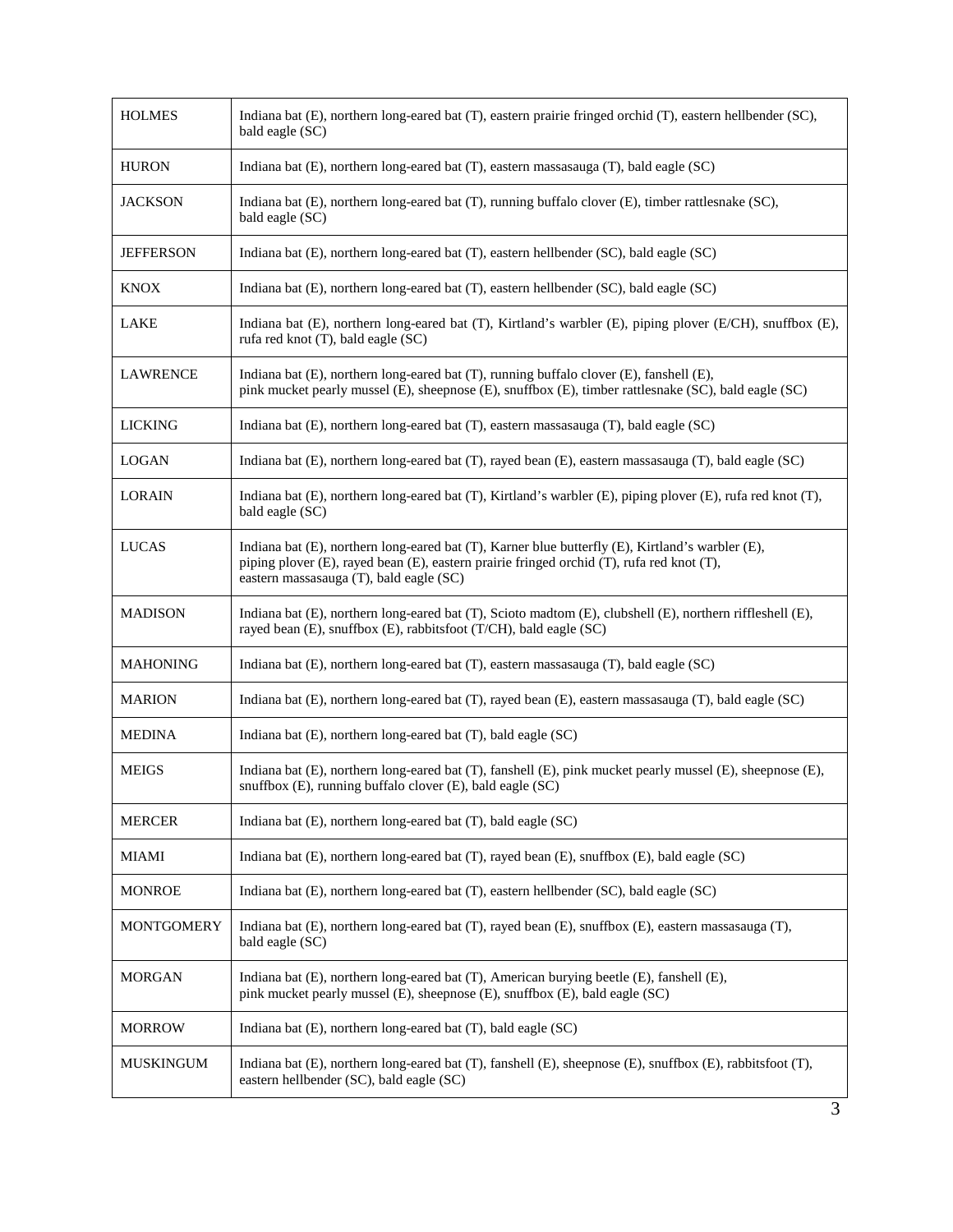| <b>NOBLE</b>    | Indiana bat (E), northern long-eared bat (T), bald eagle (SC)                                                                                                                                                                                                                                                                            |
|-----------------|------------------------------------------------------------------------------------------------------------------------------------------------------------------------------------------------------------------------------------------------------------------------------------------------------------------------------------------|
| <b>OTTAWA</b>   | Indiana bat (E), northern long-eared bat (T), Kirtland's warbler (E), piping plover (E),<br>eastern prairie fringed orchid (T), Lakeside daisy (T), rufa red knot (T), eastern massasauga (T),<br>Lake Erie watersnake (SC), bald eagle (SC)                                                                                             |
| <b>PAULDING</b> | Indiana bat (E), northern long-eared bat (T), bald eagle (SC)                                                                                                                                                                                                                                                                            |
| <b>PERRY</b>    | Indiana bat (E), northern long-eared bat (T), American burying beetle (E), bald eagle (SC)                                                                                                                                                                                                                                               |
| <b>PICKAWAY</b> | Indiana bat (E), northern long-eared bat (T), running buffalo clover (E), Scioto madtom (E), clubshell (E),<br>northern riffleshell (E), rayed bean (E), snuffbox (E), rabbitsfoot (T), bald eagle (SC)                                                                                                                                  |
| <b>PIKE</b>     | Indiana bat (E), northern long-eared bat (T), clubshell (E), northern riffleshell (E), rayed bean (E),<br>running buffalo clover (E), timber rattlesnake (SC), bald eagle (SC)                                                                                                                                                           |
| <b>PORTAGE</b>  | Indiana bat (E), northern long-eared bat (T), Mitchell's satyr (E), northern monkshood (T),<br>eastern massasauga (T), bald eagle (SC)                                                                                                                                                                                                   |
| <b>PREBLE</b>   | Indiana bat (E), northern long-eared bat (T), eastern massasauga (T), bald eagle (SC)                                                                                                                                                                                                                                                    |
| <b>PUTNAM</b>   | Indiana bat (E), northern long-eared bat (T), bald eagle (SC)                                                                                                                                                                                                                                                                            |
| <b>RICHLAND</b> | Indiana bat (E), northern long-eared bat (T), eastern massasauga (T), eastern hellbender (SC),<br>bald eagle (SC)                                                                                                                                                                                                                        |
| <b>ROSS</b>     | Indiana bat $(E)$ , northern long-eared bat $(T)$ , running buffalo clover $(E)$ , clubshell $(E)$ ,<br>northern riffleshell (E), rayed bean (E), snuffbox (E), eastern hellbender (SC), timber rattlesnake (SC),<br>bald eagle (SC)                                                                                                     |
| <b>SANDUSKY</b> | Indiana bat (E), northern long-eared bat (T), Kirtland's warbler (E), piping plover (E),<br>eastern prairie fringed orchid (T), rufa red knot (T), eastern massasauga (T), bald eagle (SC)                                                                                                                                               |
| <b>SCIOTO</b>   | Indiana bat (E), northern long-eared bat (T), running buffalo clover (E), clubshell (E), fanshell (E),<br>northern riffleshell (E), pink mucket pearly mussel (E), rayed bean (E), sheepnose (E), snuffbox (E),<br>small whorled pogonia (T), Virginia spiraea (T), eastern hellbender (SC), timber rattlesnake (SC),<br>bald eagle (SC) |
| <b>SENECA</b>   | Indiana bat $(E)$ , northern long-eared bat $(T)$ , bald eagle $(SC)$                                                                                                                                                                                                                                                                    |
| <b>SHELBY</b>   | Indiana bat (E), northern long-eared bat (T), rayed bean (E), bald eagle (SC)                                                                                                                                                                                                                                                            |
| <b>STARK</b>    | Indiana bat (E), northern long-eared bat (T), bald eagle (SC)                                                                                                                                                                                                                                                                            |
| <b>SUMMIT</b>   | Indiana bat (E), northern long-eared bat (T), northern monkshood (T), bald eagle (SC)                                                                                                                                                                                                                                                    |
| TRUMBULL        | Indiana bat (E), northern long-eared bat (T), clubshell (E), eastern massasauga (T), bald eagle (SC),<br>eastern hellbender (SC)                                                                                                                                                                                                         |
| TUSCARAWAS      | Indiana bat (E), northern long-eared bat (T), eastern hellbender (SC), bald eagle (SC)                                                                                                                                                                                                                                                   |
| <b>UNION</b>    | Indiana bat (E), northern long-eared bat (T), Scioto madtom (E), clubshell (E), northern riffleshell (E),<br>rayed bean (E), snuffbox (E), rabbitsfoot (T/CH), bald eagle (SC)                                                                                                                                                           |
| VAN WERT        | Indiana bat (E), northern long-eared bat (T), bald eagle (SC)                                                                                                                                                                                                                                                                            |